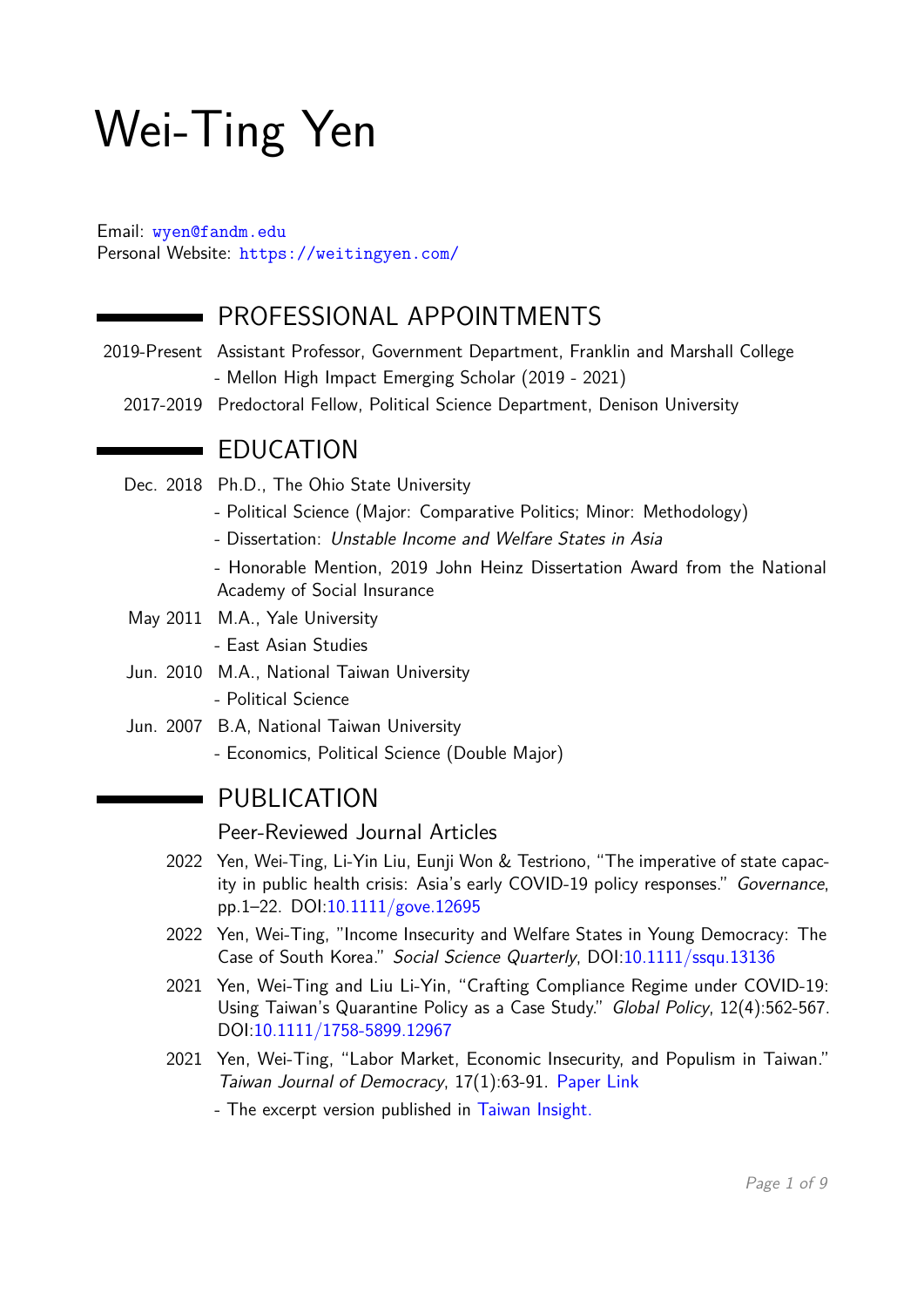- 2021 Yen, Wei-Ting, Kristine Kay, and Fang-Yu Chen, "Is Trading with China Different? Self-Interest, National Pride, and Trade Preferences." Journal of East Asian Studies, 21(1): pp. 97-115. DOI[:10.1017/jea.2020.29](http://dx.doi.org/10.1017/jea.2020.29)
- 2018 Yen, Wei-Ting, "Pension Plans and Retirement Insecurity." Aging International, 43(4): pp.438-463. DOI[:10.1007/s12126-018-9326-x](http://dx.doi.org/10.1007/s12126-018-9326-x)
- 2017 Chen, Fang-Yu and Wei-Ting Yen, "Who Supports the Sunflower Movement? An Examination of Nationalist Sentiments." Journal of Asian and African Studies, 52(8), pp.1193–1212. DOI[:10.1177/0021909616645372](http://dx.doi.org/10.1177/0021909616645372)

Book Chapters and Editor Reviewed Journal Articles

- in press Yen, Wei-Ting and Li-Yin Liu, "When Democracy Meets the COVID-19 Pandemic: Taiwan's Experience." Democratic Governance in Taiwan
	- 2020 Yen, Wei-Ting, "Taiwan's COVID-19 Management: Developmental State, Digital Governance, and State-Society Synergy." Asian Politics & Policy, 12(3): pp.455- 468. DOI[:10.1111/aspp.12541](http://dx.doi.org/10.1111/aspp.12541)
	- 2020 Yang, Yujeong and Wei-Ting Yen, "Understanding Informality in China: Institutional Causes and Subsequent Measurement Issues." in Santiago López-Cariboni ed. Political Economy of Informality in BRIC Countries, Singapore: World Scientific Publishing, Ch. 9, pp. 219-242. DOI[:10.1142/9789811202315\\_0009](http://dx.doi.org/10.1142/9789811202315_0009)
	- 2017 Yen, Wei-Ting, "The Political Logic of Financial Supervision in Taiwan." Taiwan International Law Quarterly, 14(1): pp.104-134. (in Mandarin). DOI[:10.29799/TILQ](http://dx.doi.org/10.29799/TILQ)
	- 2017 Yen, Wei-Ting, "Reform without Transformation: Globalization and Financial Supervisory Reform in Taiwan." 2016 Taiwanese Year Book of International Law, Chapter 5. Taiwan:Taipei

#### Book Reviews

.

2021 Yen, Wei-Ting, "Taiwan's Social Welfare Movement and Policy Impact, 2000- 2018. edited by Hsin-huang Hsiao, Yu-yuan Kuao, and Shu-yung Wang (2018)" International Journal of Taiwan Studies, 4(1):pp.197-200

#### Working Papers and Papers Under Review (Selected)

- The Impact of Racial Descriptive Norms on Vaccination against COVID-19 (with Marzia Oceno, R&R at Public Opinion Quarterly )
- Fighting the Pandemic with "Shields": COVID-19 Securitization, Developmental State and Mask Policy in Taiwan (with Chia-Chien Chang and Li-Yin Liu, R&R at Journal of Asian and African Studies)
- The Political Consequences of Outsiders in Taiwan (with Fang-Yu Chen)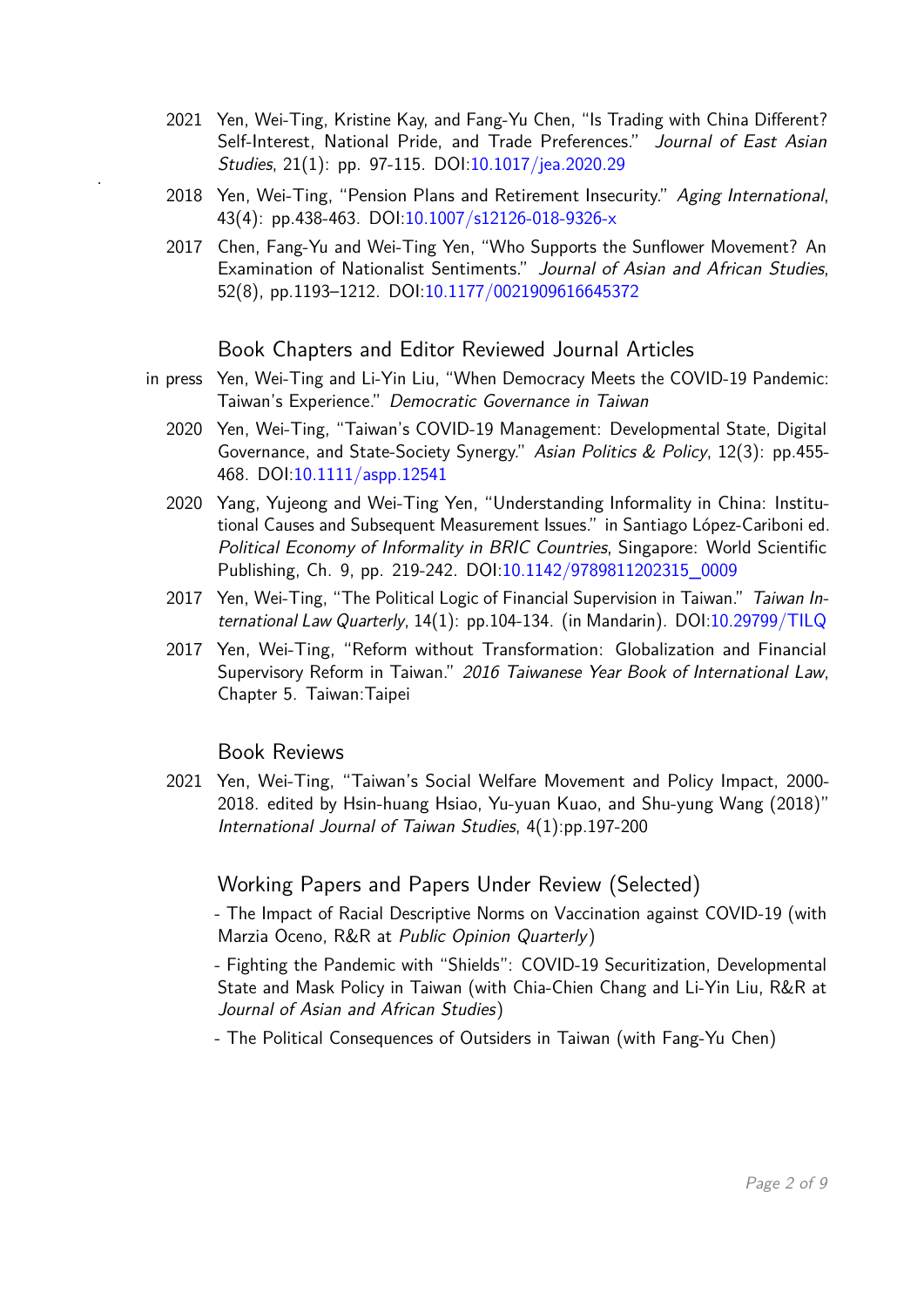#### Other Publications

- 2022 Editor and Contributor to the edited volume [Who Governs? EP2](https://www.books.com.tw/products/0010917483) «菜市場政治 [學](https://www.books.com.tw/products/0010917483):民主方舟»
- 2018 Contributor to the edited volume *[Who Governs?](https://www.books.com.tw/products/0010797101?loc=P_002_020)*«菜市場政治學:選舉專號» – Reviewed by Los Angeles Review of Books: China Channel [\(Link\)](https://chinachannel.org/2019/08/05/who-governs/)

Op-Eds and Popular Science Articles (Selected)

- 2021 Oceno, Marzia and Wei-Ting Yen, "What encourages Black Americans to get vaccinated? Hearing that other Black Americans want the vaccine", Washington Post, March 12. [Link](https://www.washingtonpost.com/politics/2021/03/12/what-encourages-black-americans-get-vaccinated-hearing-that-other-black-americans-want-vaccine/)
- 2020 Yen, Wei-Ting, "An election to Test the Root of US Democracy" (in Mandarin), Up Media, November 12. [Link](https://www.upmedia.mg/news_info.php?SerialNo=99918)
- 2020 Yen, Wei-Ting, "Is Authoritarian Regime Better at Pandemic Management?" (in Mandarin), Apple Daily, April 22. [Link](https://tw.appledaily.com/forum/20200422/4GOK7L52EPKJRCP4X3L3UWFZTY/)
- 2020 Yen, Wei-Ting, "Why Do Legislators Exist?" (in Mandarin), Mandarin Daily News, January 2. [Link](https://weitingyen1.files.wordpress.com/2020/05/e782bae4bb80e9babce99c80e8a681e69c89e7ab8be6b395e5a794e593a1.jpg)
- 2019 Yen, Wei-Ting, "Why Some Countries Do Not Have Presidents?" (in Mandarin), Mandarin Daily News, December 19. [Link](https://weitingyen1.files.wordpress.com/2020/05/e782bae4bb80e9babce69c89e4ba9be59c8be5aeb6e6b292e69c89e7b8bde7b5b1.jpg)
- 2019 Yen, Wei-Ting, "The Politics of Gig-Economy" (in Mandarin), Apple Daily, October 16. [Link](https://tw.appledaily.com/forum/20191016/LTQFZNI3NNLOC5KQZRWDF42I5E/)
- 2017 Chen, Fang-Yu, Wei-Ting Yen, Austin Horong-en Wang, and Brian Hioe, "The Taiwanese see themselves as Taiwanese, not as Chinese", Washington Post, January 2. [Link](https://www.washingtonpost.com/news/monkey-cage/wp/2017/01/02/yes-taiwan-wants-one-china-but-which-china-does-it-want/##comments)
- 2016 "The 1992 Historical Fact is the Biggest Concession for President Tsai" (in Mandarin), Initium Media, May 21. [Link](https://theinitium.com/article/20160521-opinion-yenweiting-520/)
- 2015 Wang, Austin, Wei-Ting Yen, Jung-Feng Tsai, Greg Sheen, Fang-Yu Chen, Jaw-Nian Huang, "Taiwan and Mainland China in Talks? Here are the 5 Things You Need to Know About what Taiwanese People are Thinking", Washington Post, Nov 6. [Link](https://www.washingtonpost.com/news/monkey-cage/wp/2015/11/06/taiwan-and-mainland-china-in-talks-here-are-the-5-things-you-need-to-know-about-what-taiwanese-people-are-thinking/)

#### GRANTS

 $\overline{\phantom{0}}$ 

External

- 2021 Lecture Series Fund, Taiwan and Asia Program
- 2018 Conference Grant, Chiang Ching-kuo Foundation for International Scholarly Exchange (award shared with Shu-wen Tang and Ying-fen Chen)
- 2006 National Science Council Research Grant for College-Level Students, National Science Council in Taiwan

#### Internal

2021 Committee on Grant, F&M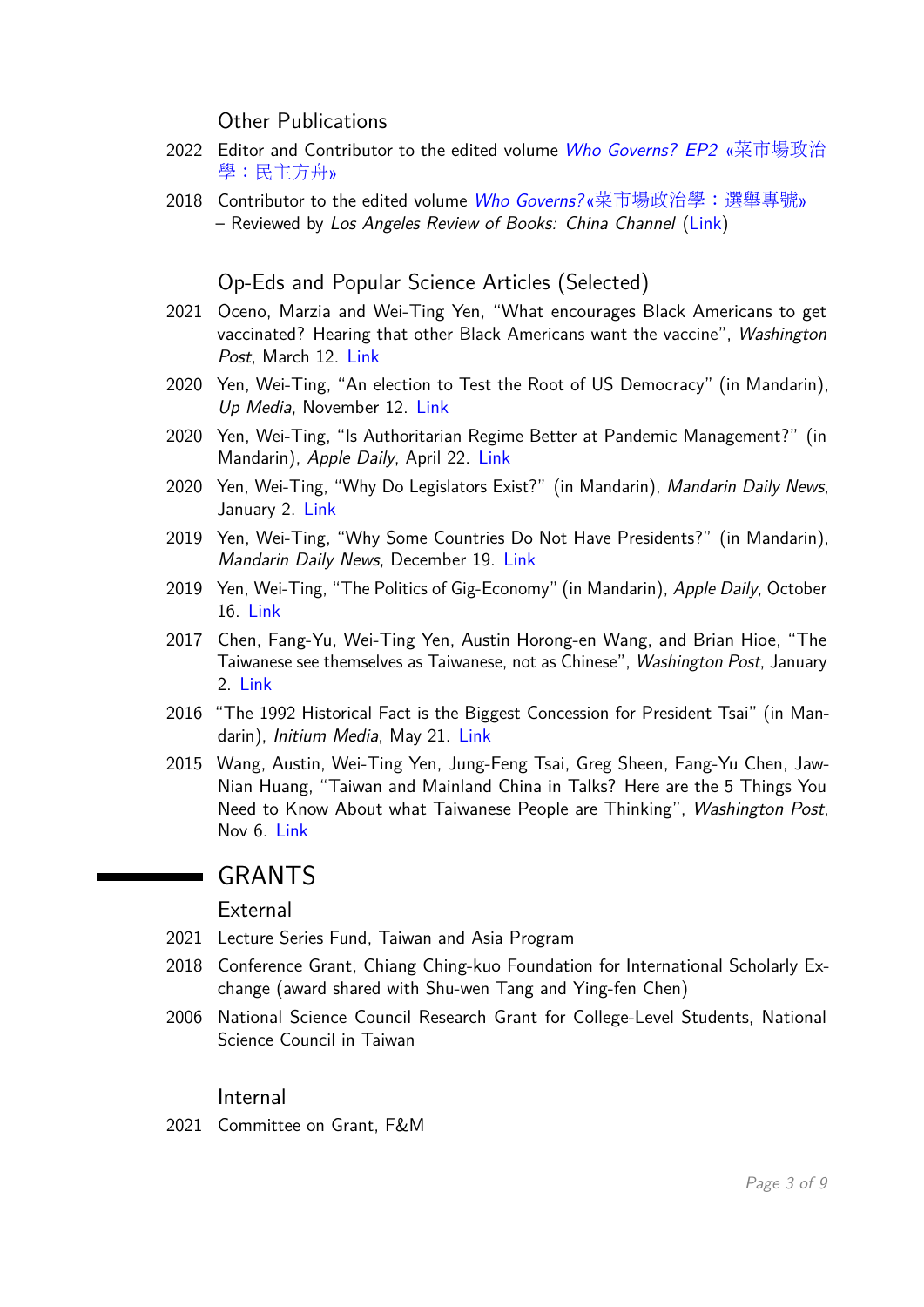- Schier Research Fund, Government Department F&M
- Community Response Fund, Center for Sustained Engagement with Lancaster, Franklin and Marshall College,'ij'Ĺaward shared with Jessica Cox, Emily Marshall, Jennifer Meyer, and Harriet Okatch)
- Academic Innovation Fund, Faculty Center F&M
- Committee on Grant, F&M
- Department Research Grant, OSU
- Coca-Cola CDW Research Grant, OSU (Declined)
- Behavior Decision Making Initiative Small Research Grant, OSU
- Department Research Grant, OSU
- Mershon Center for International Security Studies Grant, OSU

## FELLOWSHIPS AND AWARDS

- 2019-2021 Mellon High-Impact Emerging Scholars John Heinz Dissertation Award Honorable Mention 2017-2019 Pre-doctoral Fellowship at Denison University 2015 2017 Taiwan and Asia Program Conference Travel Award Ray Conference Travel Award, The Ohio State University 2015-2017 Henry Luce Foundation Travel Award Chiang-Ching Kuo Foundation Dissertation Fellowship Financial Awards for IQMR, The Ohio State University S.C. Lee Best Paper Competition for Graduate Students North America Taiwanese Studies Association Travel Award 2009-2016 Xing-Tian Gong Outstanding Graduate Student Scholarship Tuition Scholarship for Southeast Asian Studies Summer Institute 2013-2015 Graduate Teaching Associateship, The Ohio State University The Louise Zung-nyi Loh Memorial Scholarship, The Ohio State University Financial Awards for ICPSR, The Ohio State University 2010-2012 Taiwanese Government Scholarship for Overseas Studies Academic Travel Award to South Korea, National Taiwan University Research Conference Travel Award, National Taiwan University
	- Academic Travel Award to Japan, National Taiwan University

# INVITED TALKS AND PRESENTATIONS

- "Fighting the Virus: The Politics of COVID-19 Response in Taiwan and Beyond," Soka University of America, Online, April 26.
- Panelist, "Digital Democracy and Covid-19 in Taiwan: A Conversation with Digital Minister Audrey Tang," GAHDT and Humanities Collaboratory Asian Futures Project, The Ohio State University, Online, November 22.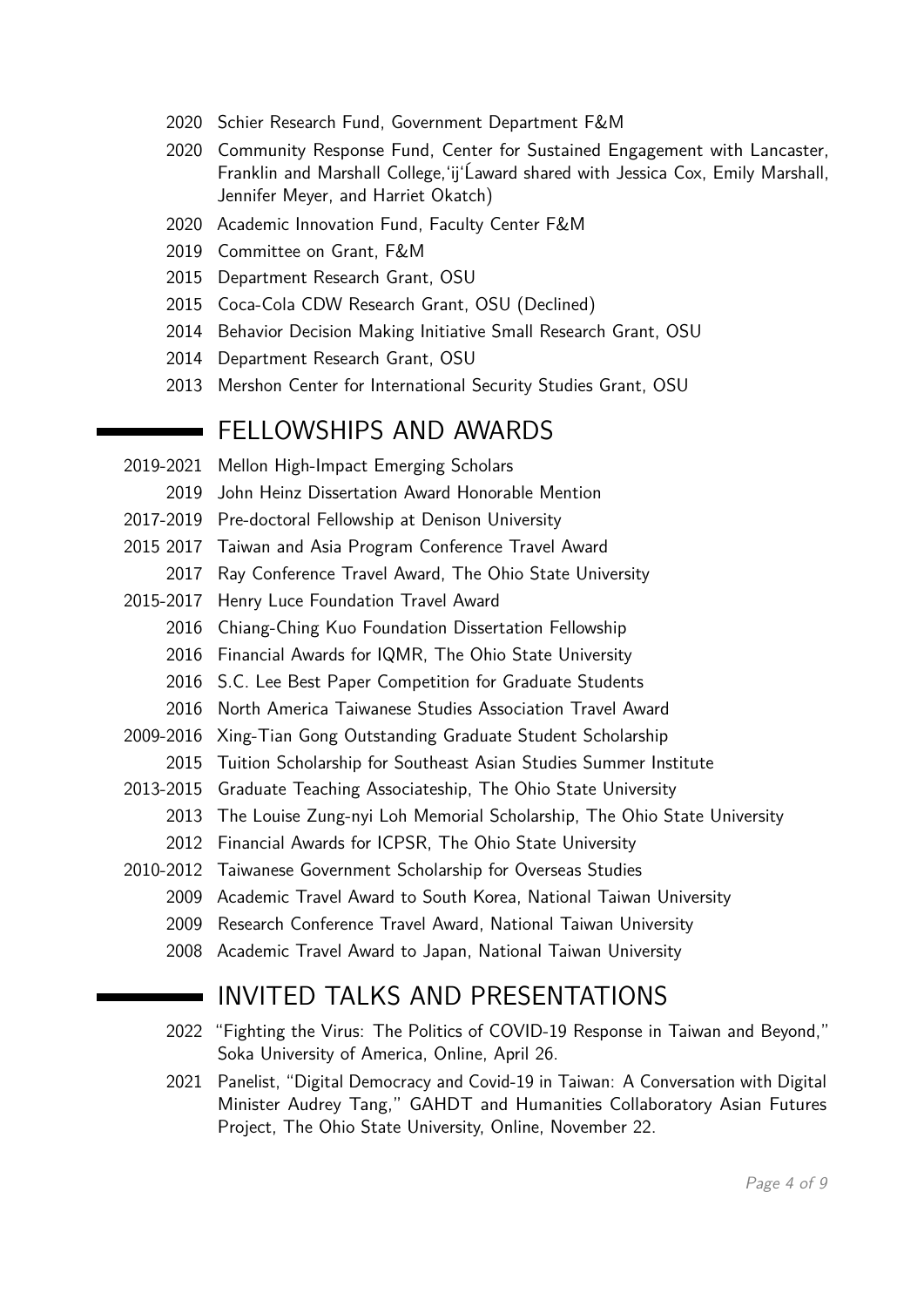- 2021 "Labor Market, Economic Insecurity, and Populism in Taiwan," How to Measure Populism Workshop for the Populism in East Asian Democracies Project at Duisburg-Essen University, Online, July 2.
- 2021 "Income Insecurity and Welfare States in Young Democracy: The Case of South Korea," Social and Political Dynamics in Contemporary East Asia Workshop, Center for East Asian Studies, Soochow University, Online, May 15.
- 2021 "The Political and Social Impacts of Economic Insecurity in New Democracies," National Chung-Cheng University, Chiayi, Taiwan, March 3.
- 2020 "Risky Social Insurance Foundation? Income Insecurity and Welfare States in Young Democracies," National Cheng-chi University, Taipei, Taiwan, December 30.
- 2020 "Labor Market, Economic Insecurity, and Populism in Taiwan," TSP-TFD Joint Online Conference: Democracy in An Age of Globalisation and Populism: Taiwan, UK and USA, Online, December 11.
- 2020 "Borders: Real and Imaginary The Case of Taiwan," University of Washington Community College Master Teacher Institute, Online, July 31.
- 2019 "Quantitative Research Methods in Political Science: Field Experiment (Cambodia), Survey (Indonesia), and Panel Study (South Korea)," National Cheng-chi University, Taipei, Taiwan, December 24.
- 2018 "Risk and Social Welfare Development in Young Democracies", Singapore Management University, Singapore, November 23.
- 2017 "The Foundation of Welfare States In Developing Countries: The Role of Endogenous Income Insecurity," National Chung-Kung University, Tainan, Taiwan, December 26.
- 2016 "Who Governs Taiwan: The Role of Popular Writing and Public Intellectuals," Humanity Forum at Academia Sinica, Taipei, Taiwan, April 28.

## CONFERENCE PARTICIPATION

#### Presentation

(\*Canceled due to COVID-19)

- 2022 Midwest Political Science Association (MPSA) Annual Conference (past: 2013- 2020\*)
- 2021 Conference of the Taiwan and Asia Program (past: 2017 2015)
- 2021 American Political Science Association (APSA) Annual Conference (past: 2016)
- 2020\* Association of Asian Studies (AAS) Annual Conference
- 2019 North America Taiwanese Studies Association (NATSA) Annual Conference (past: 2016)
- 2017 East Asian Social Policy Research Network Annual Conference
- 2014 American Association for Chinese Studies (AACS) Annual Conference
- 2010 Society and Policy Graduate Student Conference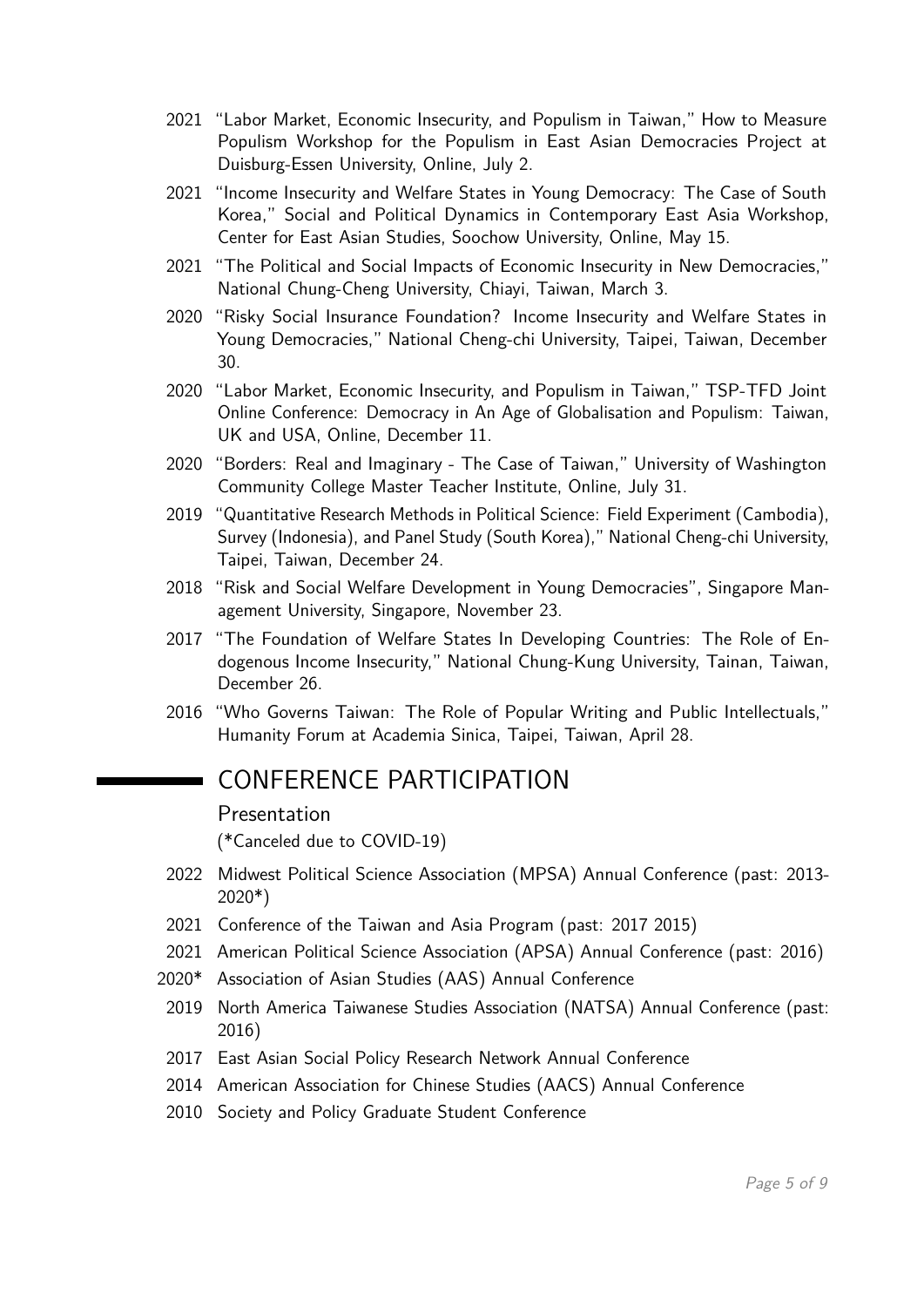2009 Research Postgraduate Conference in Hong Kong University (poster presentation)

Conferences/Panels Organized

- 2022 "The COVID-19 Pandemic and Governance Issues in Asia," Regular Panel Organizer, Midwest Political Science Association (MPSA) Annual Conference
- 2019 "Labor Market and Welfare State Development in Asia," Regular Panel Organizer, Midwest Political Science Association (MPSA) Annual Conference
- 2018 "Beyond an Island: Taiwan in Comparative Perspective," Conference Co-Program Director, North America Taiwan Studies Association (NATSA) Annual Conference (Austin, TX, USA)
- 2017 Panels for Political Science Discipline, Program Commissioner, North America Taiwan Studies Association (NATSA) Annual Conference (Palo Alto, CA, USA)

Panel(Roundtable) Chair/Moderator/Discussant

- 2022(Dx2) Midwest Political Science Association Annual Conference (past:2020(D) 2019(D) 2018(Dx2, C) 2015(C))
	- 2021(D) American Political Science Association Annual Conference (past:2020(D) 2019(D) 2018(D))
	- 2021(M) North America Taiwan Studies Association Annual Conference (past: 2017(D))

## TEACHING

 $\blacksquare$ 

Instructor of Record

Comparative Political Economy of Asia, Franklin and Marshall College Asian Politics, Franklin and Marshall College Introduction to Comparative Politics, Franklin and Marshall College Doing Political Science:Transition to Democracy, Denison University Comparative Political Economy of East Asia, Denison University Introduction to Politics of Developing Countries, Denison University The Politics of Developing Countries, The Ohio State University Introduction to Comparative Politics, The Ohio State University

#### Teaching Assistant

Introduction to Comparative Politics, The Ohio State University The Politics of Comparative Welfare States, The Ohio State University European Political Development, The Ohio State University The Politics of Income Inequality, The Ohio State University Research Methods in Social Science, National Taiwan University Applied Statistics, National Taiwan University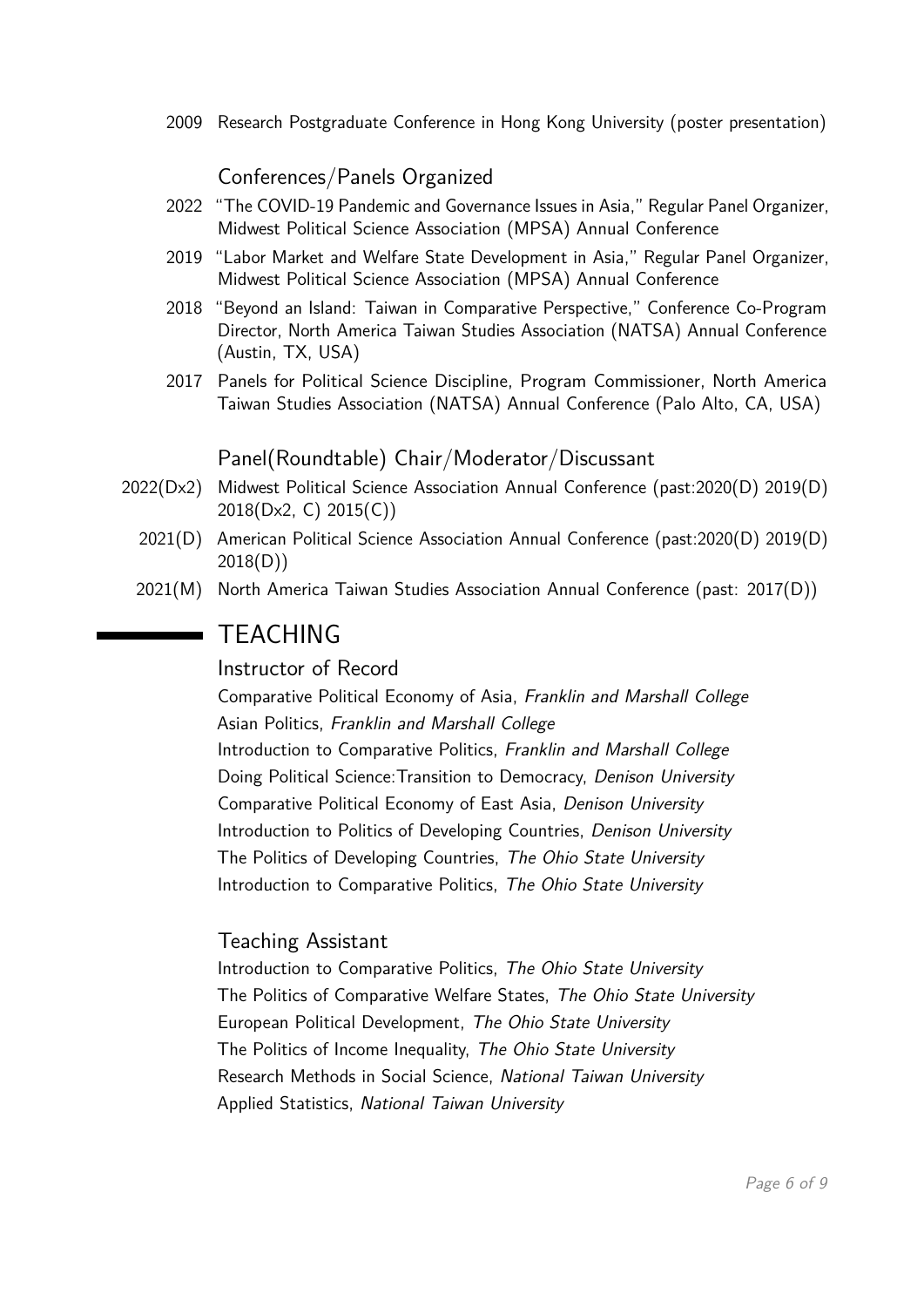#### Advising

- in progress Ding-Yi Lai (Ph.D. National Chung Cheng University), Dissertation Committee Member
- 2020-2021 Lesley Zhang (BA F&M), Senior Honor Thesis Advisor
	- 2018 Hannah Tudor (BA Denison), Denison Summer Scholar Advisor

## SERVICE

#### Journal Review

- 2022 Asian Politics & Policy, Journal of Asian and African Studies
- 2021 Japanese Journal of Political Science, International Journal of Public Sector Management, East Asia: An International Quarterly, Asian Politics & Policy (x2), Taiwan Democracy Quarterly
- 2020 Economic Change and Restructuring, Politics and Gender, Asian Politics & Policy, SN Social Science
- 2019 American Political Science Review
- 2016 Journal of Asian and African Studies
- 2014 Health Economics, Policy and Law

#### Discipline Level

- 2021-Present Associate Editor, Asian Politics and Policy
- 2020-2023 Board of Directors, North America Taiwan Studies Association

#### College Level

- 2022 The Gen Ed Review Task Force (GERTF), F&M
- 2021-2022 Alice Drum Women's Center Faculty Representative, F&M
- 2020-2021 Committee on Grant, F&M
	- 2018 Fulbright Campus Committee, Denison
	- 2018 Moderator for Women's and Gender Film Festival, Denison
	- 2018 Fulbright Campus Committee, OSU
- 2014 2015 Undergraduate Fulbright Program Review Committee, OSU
- 2013-2014 President of the Taiwanese Student Association, OSU

#### Department Level

- 2022 Department Newsletter, F&M
- 2021 Wise/Duberstein Internship Award Committee, F&M
- 2016 Member of Women in Political Science Group, OSU
- 2015 Graduate Student Coordinator for Comparative Politics Workshop, OSU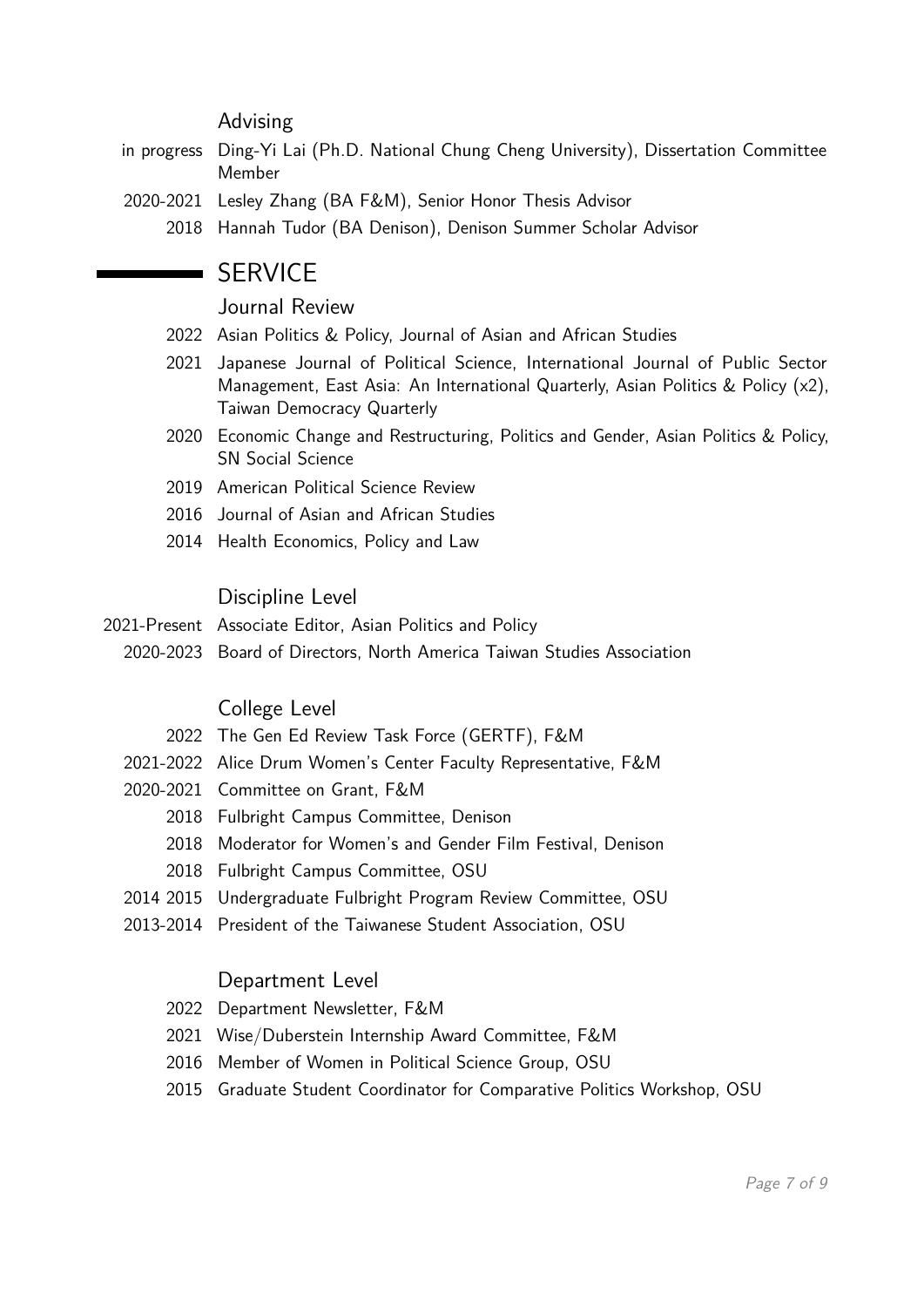Media Interview (Selected)

- 2021 Associated Press (English), Zeit Online (German), L'Obs (French), Nikkei Asia (English), Deutsche Welle Chinese (Mandarin), ZDFheute (German), Voice of America
- 2020 National Public Radio (English), De Volkskrant (Dutch), Bloomberg Business Week Chinese Edition (Mandarin), Deutsche Welle (German), Votepro Podcast (English), Supchina (English), Plataforma (Portuguese), Radio Free Asia (Mandarin), Vice (English)
- 2019 QUARTZ (English), Deutsche Welle (German), Zeit Online (German), Plataforma (Portuguese, Mandarin)

#### Community

- 2022 Presentation, "Is Authoritarian Better at Handling COVID-19?," Book Promotion Event for Who Governs Ep 2, Online, April 16.
- 2021 Presentation, "Conversations about OUR Community: COVID-19's Continued Impact on Lancaster County," United Way of Lancaster County Event, Online, June.
- 2020 Presentation, "The Politics of COVID-19: Political Regime, State Capacity, and Crisis Response," Taiwanese Association of America, Online, June 27.

## OTHER PROFESSIONAL EXPERIENCES

- 2020-Present Policy Consultant, Awakening Foundation (NGO)
	- 2019 Short-term Consultant, I-SAF Impact Evaluation, The World Bank Group
	- 2017-2018 Co-Principal Investigator, The Voice and Action Project Impact Evaluation (VAP-IE), The World Bank Group Cambodia
	- 2007-2009 Managing Editor, Journal of Asian Ethnicity (London: Routledge)
		- 2008 Survey Supervisor, Taiwan'A'Zs Election and Democratization Study (TEDS). National Taiwan University

## ADDITIONAL TRAINING

- 2016 Institute for Qualitative and Multi-Method Research (IQMR), June
- 2015 Southeast Asian Studies Summer Institute (SEASSI) —Indonesian, June to August
- 2012 Inter-University Consortium for Political and Social Research (ICPSR), June to July
- 2009 Institute for Political Methodology (Taiwan), July

## PROFESSIONAL AFFILIATION

- 2016-Present American Political Science Association
- 2015-Present North America Taiwan Studies Association
- 2012-Present Midwest Political Science Association